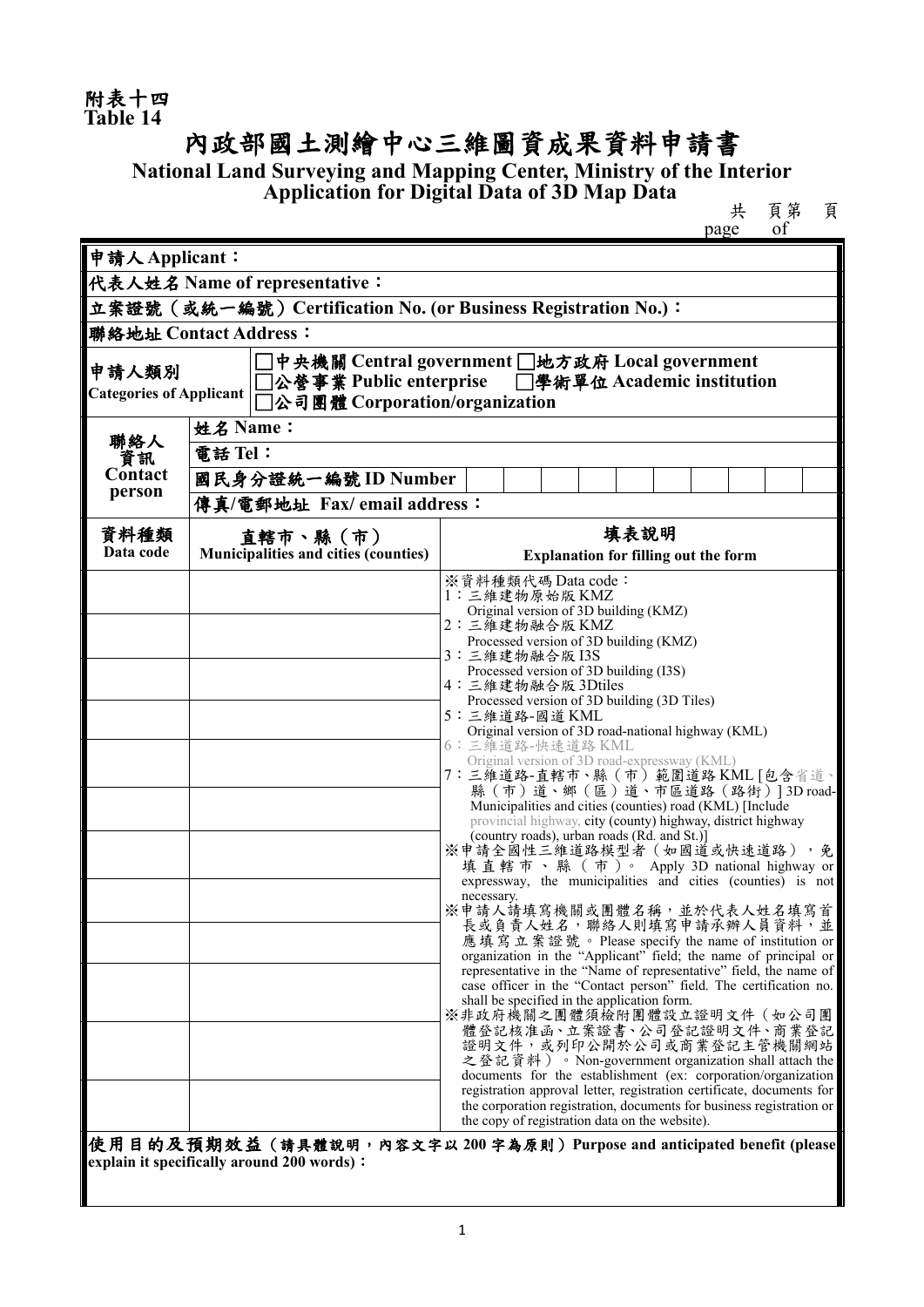|                                                                                                                                                                                                                                                                                                                                                                                                                                                                                                                                                                                                                                                                                                                                                                                                                                                                                                                                                                                                                                                                                                                                                                                                                                                                                                                                                                                                                                                                                                                                                                                                                                                                                                                                                                                                                                                                                                                                                                                                                                                                                                                                                                                                                                                                                                                                                                                                                                                                                                          | 計畫或應用系統名稱 (若有網站請加填網址) Name of the plan or the application system (please fill in the<br>URL if there is a website) :                                                                                                              |                            |  |  |  |  |
|----------------------------------------------------------------------------------------------------------------------------------------------------------------------------------------------------------------------------------------------------------------------------------------------------------------------------------------------------------------------------------------------------------------------------------------------------------------------------------------------------------------------------------------------------------------------------------------------------------------------------------------------------------------------------------------------------------------------------------------------------------------------------------------------------------------------------------------------------------------------------------------------------------------------------------------------------------------------------------------------------------------------------------------------------------------------------------------------------------------------------------------------------------------------------------------------------------------------------------------------------------------------------------------------------------------------------------------------------------------------------------------------------------------------------------------------------------------------------------------------------------------------------------------------------------------------------------------------------------------------------------------------------------------------------------------------------------------------------------------------------------------------------------------------------------------------------------------------------------------------------------------------------------------------------------------------------------------------------------------------------------------------------------------------------------------------------------------------------------------------------------------------------------------------------------------------------------------------------------------------------------------------------------------------------------------------------------------------------------------------------------------------------------------------------------------------------------------------------------------------------------|-----------------------------------------------------------------------------------------------------------------------------------------------------------------------------------------------------------------------------------|----------------------------|--|--|--|--|
| 申請人<br>同意                                                                                                                                                                                                                                                                                                                                                                                                                                                                                                                                                                                                                                                                                                                                                                                                                                                                                                                                                                                                                                                                                                                                                                                                                                                                                                                                                                                                                                                                                                                                                                                                                                                                                                                                                                                                                                                                                                                                                                                                                                                                                                                                                                                                                                                                                                                                                                                                                                                                                                | 提供效益調查表Please provide the benefit investigation form:<br>(自申請日起1年內提供within 1 year from the application data)<br>日檢送圖資使用效益調查表 份。I agree to provide<br>將於 年<br>月<br>copies of the benefit investigation form of application data on | 請加蓋機關印信<br>或關防             |  |  |  |  |
| 回饋項目<br>Contribution                                                                                                                                                                                                                                                                                                                                                                                                                                                                                                                                                                                                                                                                                                                                                                                                                                                                                                                                                                                                                                                                                                                                                                                                                                                                                                                                                                                                                                                                                                                                                                                                                                                                                                                                                                                                                                                                                                                                                                                                                                                                                                                                                                                                                                                                                                                                                                                                                                                                                     | Please affix the seal of<br>*本案預計加值成果為The expected value-added results:<br>the institution,                                                                                                                                       |                            |  |  |  |  |
| from<br>applicant                                                                                                                                                                                                                                                                                                                                                                                                                                                                                                                                                                                                                                                                                                                                                                                                                                                                                                                                                                                                                                                                                                                                                                                                                                                                                                                                                                                                                                                                                                                                                                                                                                                                                                                                                                                                                                                                                                                                                                                                                                                                                                                                                                                                                                                                                                                                                                                                                                                                                        | 可依貴中心需要,將加值成果以適當方式或形態無償回饋貴中心參考。<br>The applicant agree that the value-added results can be voluntarily contributed<br>to the NLSC in an appropriate way, depends on the need of NLSC.                                             | organization or<br>company |  |  |  |  |
| 附件                                                                                                                                                                                                                                                                                                                                                                                                                                                                                                                                                                                                                                                                                                                                                                                                                                                                                                                                                                                                                                                                                                                                                                                                                                                                                                                                                                                                                                                                                                                                                                                                                                                                                                                                                                                                                                                                                                                                                                                                                                                                                                                                                                                                                                                                                                                                                                                                                                                                                                       | □1.資料用途證明文件 Documents for data usage □2.團體設立證明文件 Documents for the establishment<br>Attach │ │ 3. 測繪成果加值利用規定同意書 Consent form of Regulations Governing Value-added Use                                                             |                            |  |  |  |  |
| -ment $\Box$ 4. 其他 Other:<br>資料使用注意事項 Important notes of data:<br>1.申請人應已清楚理解三維建物模型及三維道路模型係利用二維圖資、數值地形模型、材質紋理資料庫等既有圖<br><b>資加值產製,並充分知悉其與真實建物及道路存在差異及成果使用限制 (詳見多維度國家空間資訊服務平</b><br>$\frac{1}{2}$ ) • The applicants should be well aware that the 3D model data is value-added data produced out of the 2D map data.<br>Further, please bear in mind that, due to the produce method, there may be differences between the 3D model and the real<br>world, and there are some limits of the 3D model (see more details on the Taiwan 3D Map Service).<br>2.「原始版」為本中心產製及各機關提供之完整成果,「融合版」係原始完整版依據三維地形資料處理後之成果,<br>為成果展示及服務發布使用資料,在1個空間位置僅保留細緻度最高之建物模型。The original version remains<br>all the model made by the NLSC and various organizations. The processed version remains only one model with the<br>highest level of detail (LOD) while overlap.<br>3.本案檢附相關證明文件所載作業範圍與計畫(專案)實際執行範圍相符;至申請資料種類及範圍亦未逾前開<br>作業需求。The actual operation area and the data type and area be filled in the application form should be comply with the<br>attached plan or project document.<br>4.申請人應依申請目的使用資料,不得移作申請目的外之使用。An applicant shall use the data pursuant to the purpose of<br>the application and may not use the data outside the scope of the purpose specified in the application.<br>5.非經本中心書面許可,申請人不得自行重製或交付他人使用,亦不得以附加或改良資料為由,自行重製或交<br>付他人使用。Without the NLSC's written consent, an applicant may not duplicate the data or deliver the data to a third party for<br>use, or duplicate the data or deliver the data to a third party for use for the purpose of adding or modifying the data.<br>6.申請人將資料委託處理時,應於申請書備註欄載明,委託事務完畢後,應將資料收回,受託人不得留<br>存 • Where an applicant entrusts the data to a mandatory, the applicant shall specify such mandate in the remarks column of the<br>application form and collect the data from the mandatory, who is not allowed to keep a copy of such data in any form, after the<br>mandate completes.<br>7.資料使用若涉及著作權、國家安全等相關觸法情事,概由申請人自負所有民事及刑事責任。An applicant shall be<br>fully and solely responsible for all civil and criminal liabilities if the applicant's use of the data infringes upon copyright or national<br>security.<br>8.申請人如對交付之資料有疑義,應於資料交付起七日內檢附收據提出疑義,由本中心查明處理,逾期不予受<br>理 · Where an applicant has any doubt regarding the delivered data, the applicant shall raise the doubt to the NLSC for examination<br>by submitting the receipt within seven days after the delivery of such data, or otherwise the NLSC will not answer the case if the |                                                                                                                                                                                                                                   |                            |  |  |  |  |
| applicant fails to do so within the stipulated time limit.<br>9.本申請書依測繪成果申請使用辦法蒐集個人資料,僅供本申請使用,不作為其他用途。 Personal information<br>gathered in accordance with "Regulations of surveying and mapping data application", is just for the use of this application only,<br>not for other purposes.                                                                                                                                                                                                                                                                                                                                                                                                                                                                                                                                                                                                                                                                                                                                                                                                                                                                                                                                                                                                                                                                                                                                                                                                                                                                                                                                                                                                                                                                                                                                                                                                                                                                                                                                                                                                                                                                                                                                                                                                                                                                                                                                                                                                             |                                                                                                                                                                                                                                   |                            |  |  |  |  |
| 上申請欄位不足時,請填寫續頁表格 If there is not sufficient space in the above application columns, please fill the continuation<br>以下由本中心填寫 Below shall be filled out by the review staff of the NLSC                                                                                                                                                                                                                                                                                                                                                                                                                                                                                                                                                                                                                                                                                                                                                                                                                                                                                                                                                                                                                                                                                                                                                                                                                                                                                                                                                                                                                                                                                                                                                                                                                                                                                                                                                                                                                                                                                                                                                                                                                                                                                                                                                                                                                                                                                                                   |                                                                                                                                                                                                                                   |                            |  |  |  |  |
|                                                                                                                                                                                                                                                                                                                                                                                                                                                                                                                                                                                                                                                                                                                                                                                                                                                                                                                                                                                                                                                                                                                                                                                                                                                                                                                                                                                                                                                                                                                                                                                                                                                                                                                                                                                                                                                                                                                                                                                                                                                                                                                                                                                                                                                                                                                                                                                                                                                                                                          | 通知補正,原因 Notification of correction, due to:                                                                                                                                                                                       |                            |  |  |  |  |
| 審查意見<br>Opinions                                                                                                                                                                                                                                                                                                                                                                                                                                                                                                                                                                                                                                                                                                                                                                                                                                                                                                                                                                                                                                                                                                                                                                                                                                                                                                                                                                                                                                                                                                                                                                                                                                                                                                                                                                                                                                                                                                                                                                                                                                                                                                                                                                                                                                                                                                                                                                                                                                                                                         | ]通知駁回,原因 Notification of rejection, due to:                                                                                                                                                                                       |                            |  |  |  |  |
|                                                                                                                                                                                                                                                                                                                                                                                                                                                                                                                                                                                                                                                                                                                                                                                                                                                                                                                                                                                                                                                                                                                                                                                                                                                                                                                                                                                                                                                                                                                                                                                                                                                                                                                                                                                                                                                                                                                                                                                                                                                                                                                                                                                                                                                                                                                                                                                                                                                                                                          | ]審查通過,原因 Notification of approval, due to:                                                                                                                                                                                        |                            |  |  |  |  |

以上申請欄位不足時,請填寫續頁表格 If there is not sufficient space in the above application columns, please fill the continuation sheet.<br> **以下由本中心填寫 Below shall be filled out by the review staff of the NLSC** 

|                         | □通知補正, 原因 Notification of correction, due to: |                  |                      |                                      |            |          |                               |            |          |
|-------------------------|-----------------------------------------------|------------------|----------------------|--------------------------------------|------------|----------|-------------------------------|------------|----------|
| 審查意見<br>Opinions        | □通知駁回, 原因 Notification of rejection, due to:  |                  |                      |                                      |            |          |                               |            |          |
|                         | □審查通過,原因 Notification of approval, due to:    |                  |                      |                                      |            |          |                               |            |          |
| 承辦人員<br>Staff in charge |                                               | 核稿人員<br>Reviewer | 承辦單位主管<br>Supervisor | 申請人交付媒體<br>Applicant media delivered |            |          | 申請人領件簽收<br>Applicant received |            |          |
|                         |                                               |                  |                      | Year                                 | 月<br>month | 日<br>day | Year                          | 月<br>month | 日<br>day |
|                         |                                               |                  |                      |                                      |            |          |                               |            |          |